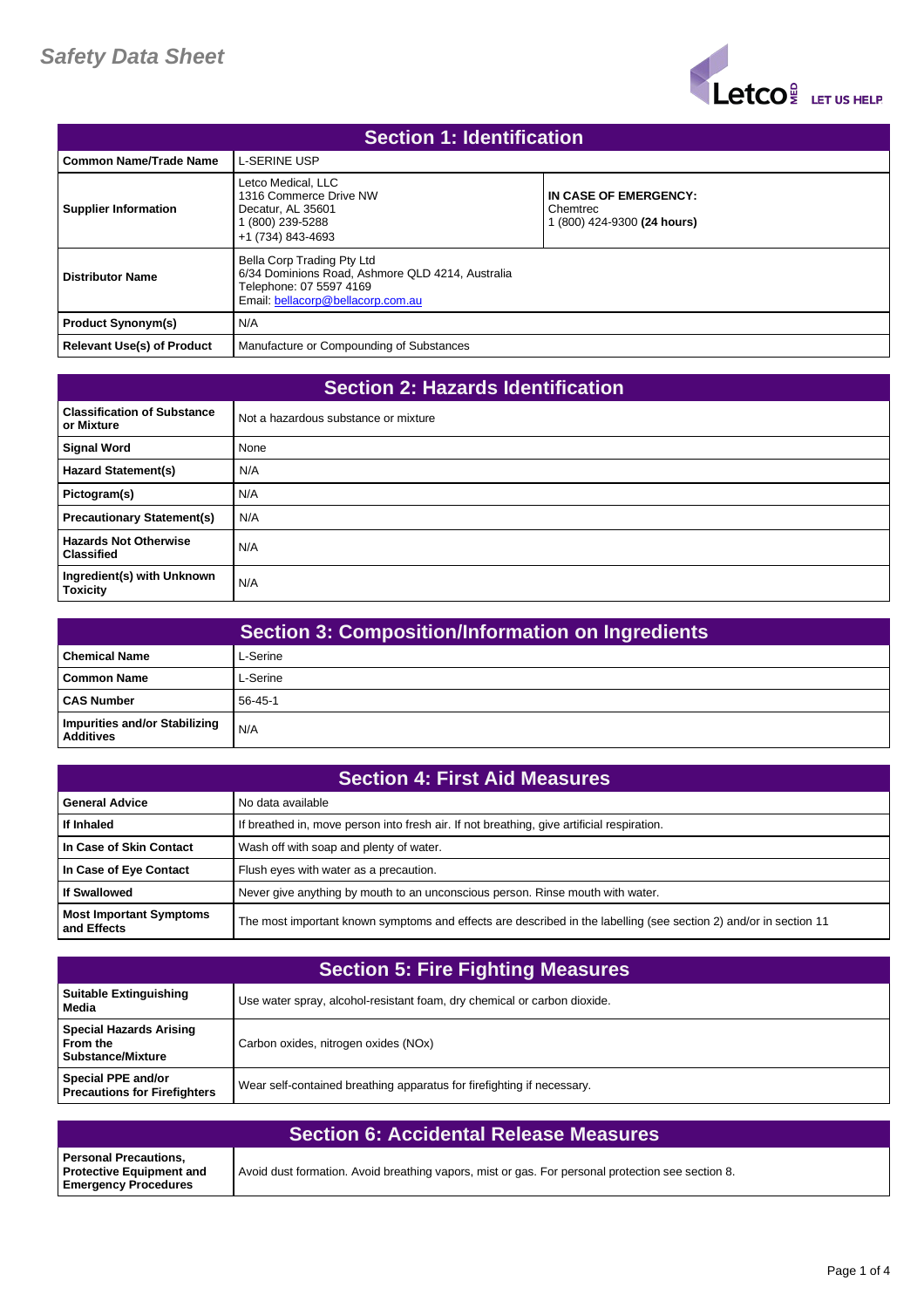| <b>Methods and Materials</b><br><b>Used for Containment</b>             | Do not let product enter drains.                                                                                                                                                                                                                                                                                                                                                                                                                              |
|-------------------------------------------------------------------------|---------------------------------------------------------------------------------------------------------------------------------------------------------------------------------------------------------------------------------------------------------------------------------------------------------------------------------------------------------------------------------------------------------------------------------------------------------------|
| <b>Cleanup Procedures</b>                                               | Sweep up and shovel. Keep in suitable, closed containers for disposal.                                                                                                                                                                                                                                                                                                                                                                                        |
|                                                                         | <b>Section 7: Handling and Storage</b>                                                                                                                                                                                                                                                                                                                                                                                                                        |
| <b>Precautions for Safe</b><br>Handling                                 | Provide appropriate exhaust ventilation at places where dust is formed.                                                                                                                                                                                                                                                                                                                                                                                       |
| <b>Conditions for Safe Storage</b>                                      | Store at room temperature. Keep container tightly closed in a dry and well-ventilated place.                                                                                                                                                                                                                                                                                                                                                                  |
| <b>Section 8: Exposure Controls/Personal Protection</b>                 |                                                                                                                                                                                                                                                                                                                                                                                                                                                               |
| <b>Components with</b><br><b>Workplace Control</b><br><b>Parameters</b> | No data available                                                                                                                                                                                                                                                                                                                                                                                                                                             |
| <b>Appropriate Engineering</b><br><b>Controls</b>                       | General industrial hygiene practice                                                                                                                                                                                                                                                                                                                                                                                                                           |
| <b>PPE - Eye/Face Protection</b>                                        | Use equipment for eye protection tested and approved under appropriate government standards such as NIOSH (US) or<br>EN 166(EU).                                                                                                                                                                                                                                                                                                                              |
| <b>PPE - Skin Protection</b>                                            | Handle with gloves. Gloves must be inspected prior to use. Use proper glove removal technique (without touching glove's<br>outer surface) to avoid skin contact with this product. Dispose of contaminated gloves after use in accordance with applicable<br>laws and good laboratory practices. Wash and dry hands. The selected protective gloves have to satisfy the specifications of<br>EU Directive 89/686/EEC and the standard EN 374 derived from it. |
| <b>PPE - Body Protection</b>                                            | Choose body protection in relation to its type, to the concentration and amount of dangerous substances, and to the specific<br>work-place., The type of protective equipment must be selected according to the concentration and amount of the<br>dangerous substance at the specific workplace.                                                                                                                                                             |
| <b>PPE - Respiratory</b><br><b>Protection</b>                           | Respiratory protection is not required. Where protection from nuisance levels of dusts is desired, use type N95 (US) or type<br>P1 (EN 143) dust masks. Use respirators and components tested and approved under appropriate government standards<br>such as NIOSH (US) or CEN (EU).                                                                                                                                                                          |

| <b>Section 9: Physical and Chemical Properties</b>       |                            |
|----------------------------------------------------------|----------------------------|
| Appearance                                               | Form: powder Colour: white |
| <b>Upper/Lower Flammability</b><br>or Explosive Limits   | no data available          |
| Odor                                                     | no data available          |
| <b>Vapor Pressure</b>                                    | no data available          |
| <b>Odor Threshold</b>                                    | no data available          |
| <b>Vapor Density</b>                                     | no data available          |
| pH                                                       | no data available          |
| <b>Relative Density</b>                                  | no data available          |
| <b>Melting Point/Freezing</b><br>Point                   | 222 °C                     |
| <b>Solubility</b>                                        | no data available          |
| <b>Initial Boiling Point and</b><br><b>Boiling Range</b> | no data available          |
| <b>Flash Point</b>                                       | no data available          |
| <b>Evaporation Rate</b>                                  | no data available          |
| <b>Flammability (Solid, Gas)</b>                         | no data available          |
| <b>Partition Coefficient</b>                             | no data available          |
| <b>Auto-Ignition Temperature</b>                         | no data available          |
| Decomposition<br>Temperature                             | no data available          |
| <b>Viscosity</b>                                         | no data available          |

| <b>Section 10: Stability and Reactivity</b>         |                                              |
|-----------------------------------------------------|----------------------------------------------|
| Reactivity                                          | no data available                            |
| <b>Chemical Stability</b>                           | Stable under recommended storage conditions. |
| <b>Possibility of Hazardous</b><br><b>Reactions</b> | no data available                            |
| <b>Conditions to Avoid</b>                          | no data available                            |
| <b>Incompatible Materials</b>                       | Strong oxidizing agents                      |
| <b>Hazardous Decomposition</b><br><b>Products</b>   | no data available                            |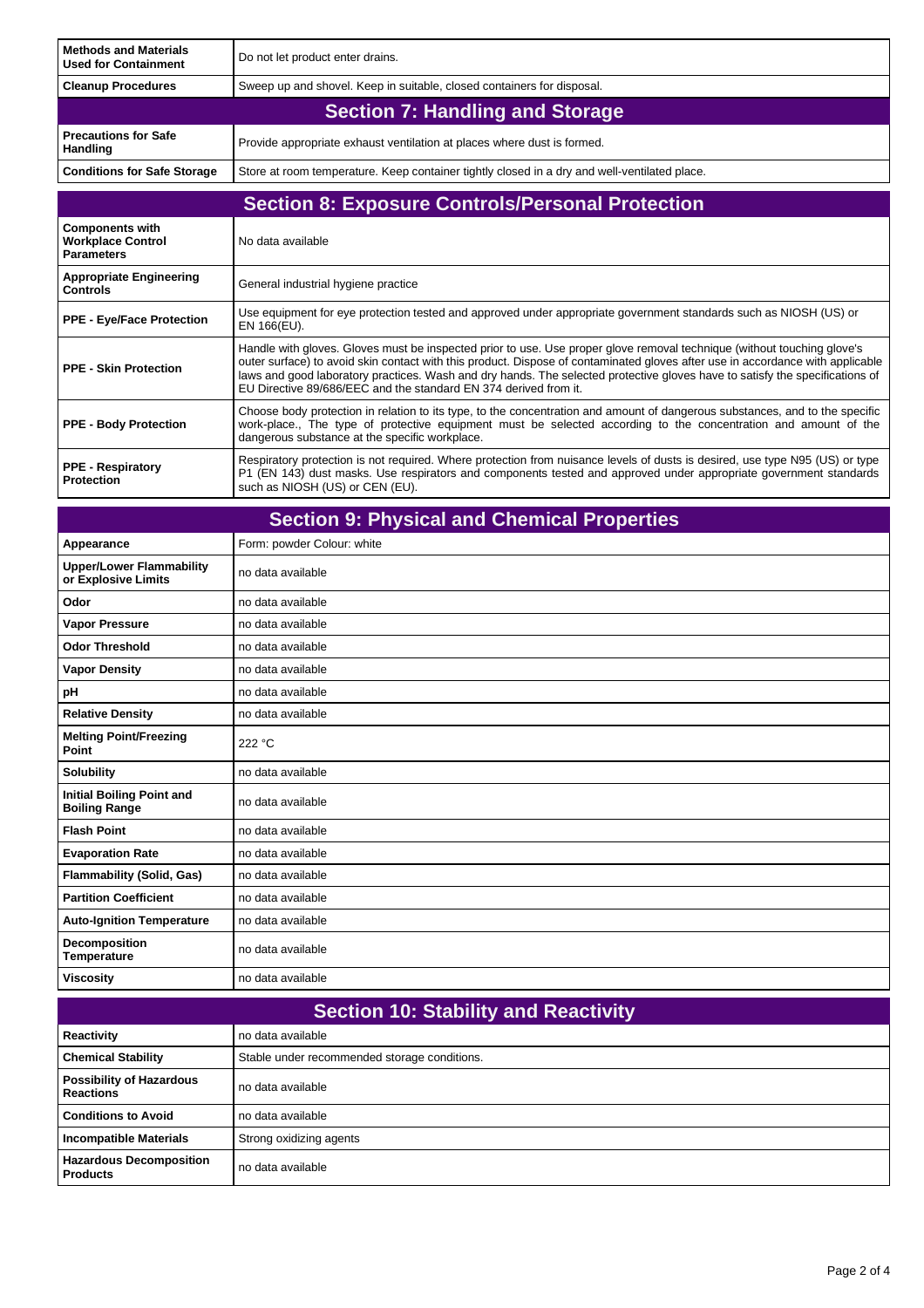| <b>Section 11: Toxicological Information</b>                                  |                                                                                                                                                            |
|-------------------------------------------------------------------------------|------------------------------------------------------------------------------------------------------------------------------------------------------------|
| <b>Acute Toxicity - LD50 Oral</b>                                             | no data available                                                                                                                                          |
| <b>Acute Toxicity - Inhalation</b>                                            | no data available                                                                                                                                          |
| <b>Acute Toxicity - Dermal</b>                                                | no data available                                                                                                                                          |
| <b>Acute Toxicity - Eye</b>                                                   | no data available                                                                                                                                          |
| <b>Skin Corrosion/Irritation</b>                                              | no data available                                                                                                                                          |
| <b>Serious Eye</b><br>Damage/Irritation                                       | no data available                                                                                                                                          |
| <b>Respiratory or Skin</b><br><b>Sensitization</b>                            | no data available                                                                                                                                          |
| <b>Germ Cell Mutagenicity</b>                                                 | no data available                                                                                                                                          |
| <b>Carcinogenicity IARC</b>                                                   | No component of this product present at levels greater than or equal to 0.1% is identified as probable, possible or<br>confirmed human carcinogen by IARC. |
| <b>Carcinogenicity ACGIH</b>                                                  | no data available                                                                                                                                          |
| <b>Carcinogenicity NTP</b>                                                    | no data available                                                                                                                                          |
| <b>Carcinogenicity OSHA</b>                                                   | no data available                                                                                                                                          |
| <b>Reproductive Toxicity</b>                                                  | no data available                                                                                                                                          |
| <b>Specific Target Organ</b><br><b>Toxicity - Single Exposure</b>             | no data available                                                                                                                                          |
| <b>Specific Target Organ</b><br><b>Toxicity - Repeated</b><br><b>Exposure</b> | no data available                                                                                                                                          |
| <b>Aspiration Hazard</b>                                                      | no data available                                                                                                                                          |

| <b>Section 12: Ecological Information</b> |                     |
|-------------------------------------------|---------------------|
| <b>Toxicity</b>                           | no data available   |
| l Persistence and<br>Degradability        | no data available   |
| <b>Bio-accumulative Potential</b>         | l no data available |
| <b>Mobility in Soil</b>                   | no data available   |
| <b>Other Adverse Effects</b>              | no data available   |

| <b>Section 13: Disposal Considerations</b>                |                                                                            |
|-----------------------------------------------------------|----------------------------------------------------------------------------|
| Waste Treatment Methods<br><b>Product</b>                 | Offer surplus and non-recyclable solutions to a licensed disposal company. |
| Waste Treatment Methods<br>Packaging                      | Dispose of as unused product.                                              |
| <b>Special Precautions Landfill</b><br>l or Incinerations | no data available                                                          |
| <b>Other Information</b>                                  | no data available                                                          |

| <b>Section 14: Transport Information</b> |                      |
|------------------------------------------|----------------------|
| <b>UN Number</b>                         | Not dangerous goods. |
| UN Proper Shipping Name                  | N/A                  |
| Transport Hazard Class(es)               | N/A                  |
| Packaging Group                          | N/A                  |
| <b>Environmental Hazards</b>             | N/A                  |

## **Section 15: Regulatory Information**

This safety datasheet complies with the requirements of Regulation (EC) No. 1907/2006. For this product a chemical safety assessment was not carried out

| <b>Section 16: Other Information</b> |                  |
|--------------------------------------|------------------|
| <b>Additional Information</b>        | N/A              |
| <b>Prepared By</b>                   | Scarlotte Smith  |
| <b>Revision Date</b>                 | 05/28/2021 14:24 |

## **Disclaimer**

Letco Medical, LLC believes that the above information is correct but does not purport to be all inclusive and shall be used only as a guide. The information in this document is<br>based on the present state of our knowledge